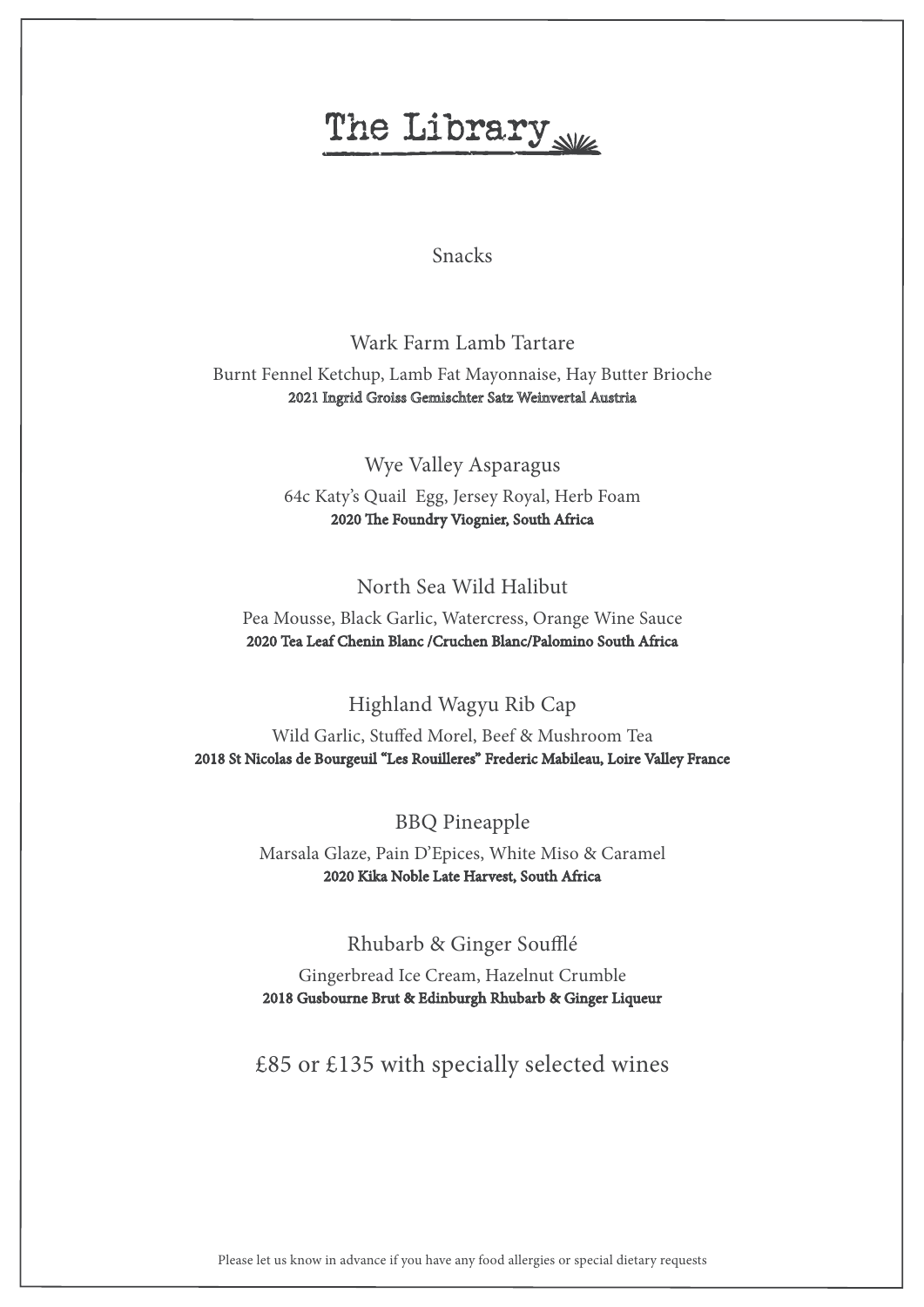# The Library

# Vegetarian

Snacks

Confit Beetroot Terrine Wasabi & Avocado Gelato, Candied Walnuts, Coriander 2021 Ingrid Groiss Gemischter Satz Weinvertal Austria

Wye Valley Asparagus

64c Katy's Quail Egg, Jersey Royal, Herb Foam 2020 The Foundry Viognier South Africa

#### Morel & Truffle Tagliatelle

Broad beans, Mull Cheddar 2020 Tea Leaf Chenin Blanc/Cruchen Blanc/Palomino South Africa

#### Confit of Yeast Glazed Celeriac

Brazil Nut, Remoulade, Parsley sauce 2018 St Nicolas de Bourgeuil "Les Rouilleres" Frederic Mabileau, Loire Valley France

BBQ Pineapple

Marsala Glaze, Pain D'Epices, White Miso & Caramel 2019 Kika Noble Late Harvest, South Africa

Rhubarb & Ginger Soufflé

Gingerbread Ice Cream, Hazelnut Crumble 2018 Gusbourne Brut Reserve & Edinburgh Rhubarb and Ginger Gin Liqueur

### £85 or £135 with specially selected wines

Please let us know in advance if you have any food allergies or special dietary requests